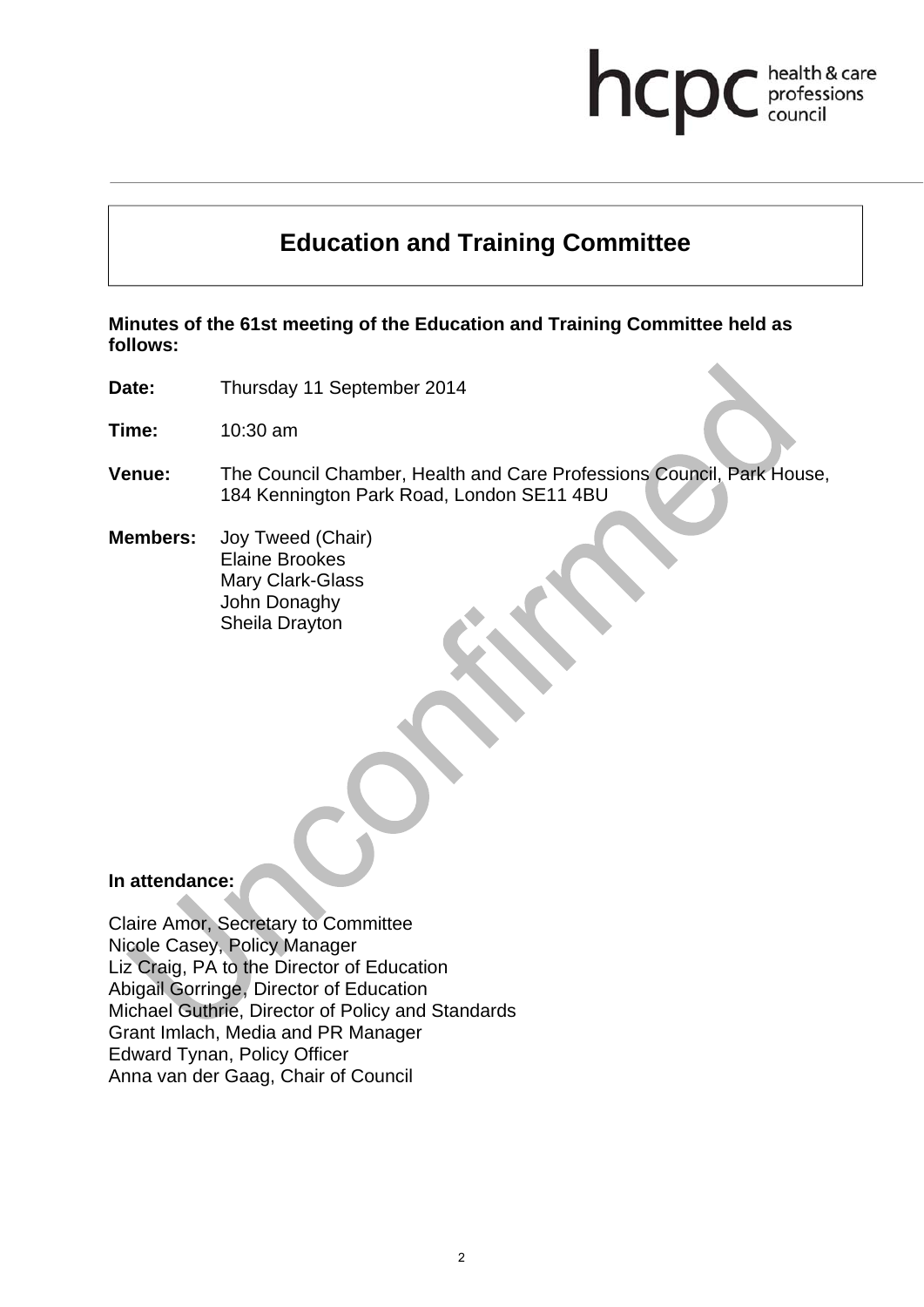# Public Agenda

### **Item 1 - Chair's welcome and introduction**

1.1 The Chair welcomed the Committee and employees in attendance to the meeting. The Chair also welcomed observer Kim Ryan from the College of Podiatry.

#### **Item 2 - Apologies for absence**

2.1 Apologies for absence were received from Graham Towl.

#### **Item 3 - Approval of agenda**

3.1 The Committee approved the agenda.

#### **Item 4 - Declaration of members' interests**

4.1 Members had no interests to declare in connection with the items on the agenda.

### **Item 5 - Minutes of the meeting of 5 June 2014 (ETC 22/14)**

5.1 The minutes were accepted as a correct record to be signed by the Chair.

### **Item 6 - Review of the standards of education and training (ETC 23/14)**

- 6.1 The Committee received a paper for discussion/approval from the Executive.
- 6.2 During discussions the following points were highlighted;
	- the standards of education and training (SETs) were last updated in 2009, and are now due to be reviewed again;
	- it is anticipated that the review will be conducted on a staged basis over approximately three years;
	- the review will comprise of research, stakeholder engagement activities, a PLG and a public consultation;
	- research on the nature and extent of interprofessional education within approved education and training programmes, which will be used to inform the review; and
	- an additional piece of external research is proposed on preparation for practice among newly qualified professionals.
- 6.3 The Committee discussed four country stakeholder engagement on the review. It was noted that this was planned. It was suggested that the Council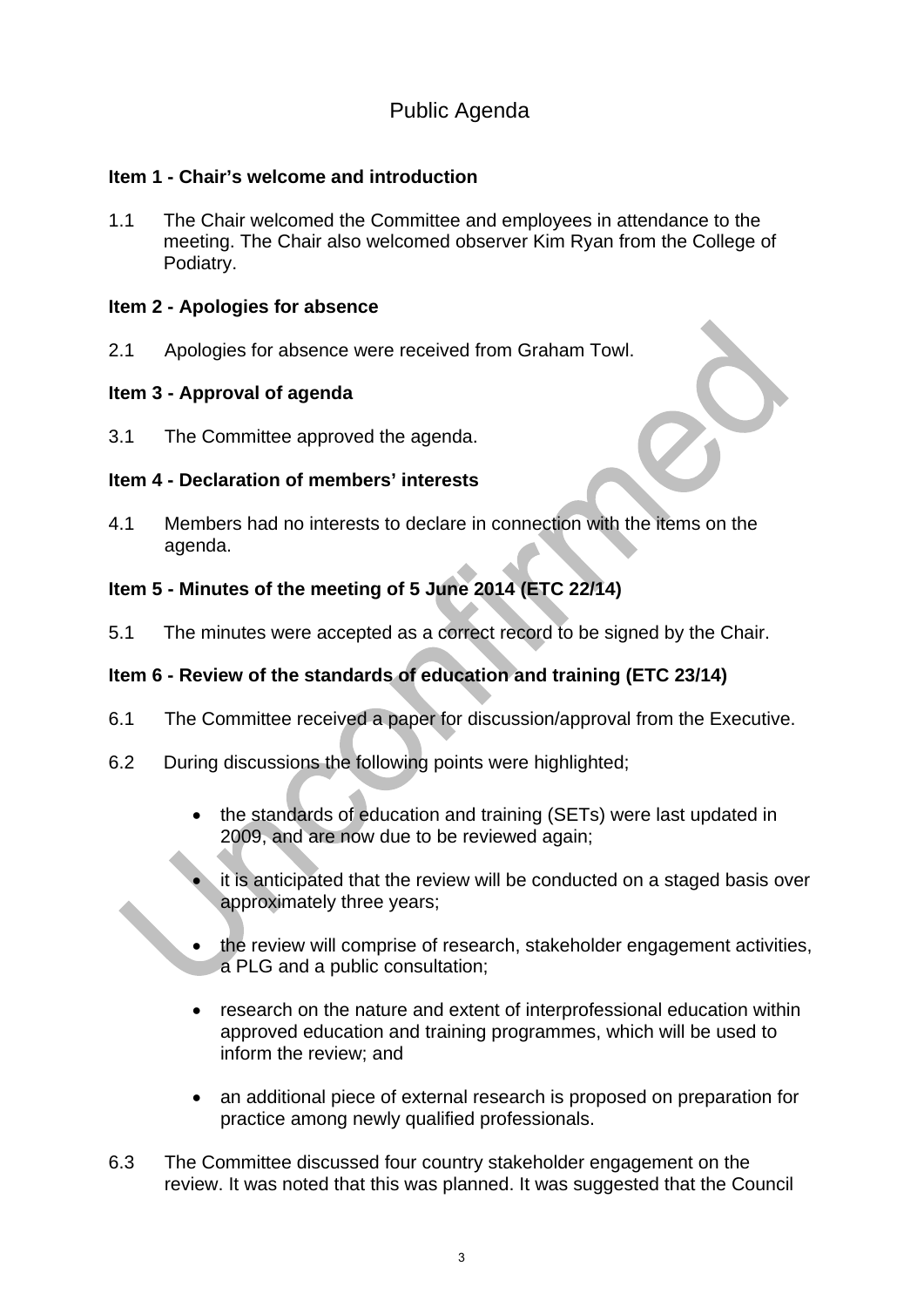of Deans spanned all four countries and could be used in this aspect of engagement.

- 6.4 The Committee discussed the HCPC's standards. It was noted that these standards are intertwined and a review of the SETs would require consideration of the other standards, such as the standards of conduct, performance and ethics, which is currently being reviewed and the standards of proficiency.
- 6.5 The Committee suggested that a review should look at the language used by education providers in developing programmes to ensure that the standards can be easily mapped.
- 6.6 The Committee discussed the composition of the proposed PLG. It was noted that it would not be possible to have all HCPC professions represented due to the size of the PLG. The Committee noted that extensive communications and stakeholder engagement would allow all professions to feed into the review.
- 6.7 The Committee requested that more information on the breadth of communications activities planned for the review be provided.

**ACTION** – Policy Manager to update the Committee at its meeting on 20 November 2014.

- 6.8 The Committee agreed that pre-warning education providers of the timescales of the review and the new SETs coming into effect was essential to allow them the opportunity to sync their own reviews with the new standards.
- 6.9 The Committee approved the paper.

# **Item 7 - Research on preparation for practice (ETC 24/14)**

- 7.1 The Committee received a paper for discussion/approval from the Executive
- 7.2 The Committee noted that the Executive has identified preparation for practice as a topic for external research to inform the SETs review.
- 7.3 The research will aim to assess the effectiveness of the HCPC standards of education and training in ensuring newly qualified professionals are fit to practise. Resulting recommendations will be used to strengthen the SETs and supporting guidance;
- 7.4 The Committee agreed that the wording of paragraph 5.1 of the research invitation should be amended to allow the researcher scope to comment on the entirety of their findings.
- 7.5 The Committee discussed service user and carer involvement in the research. It was agreed that this input should be sought by the research, and that the service users and carers used by education providers in making their own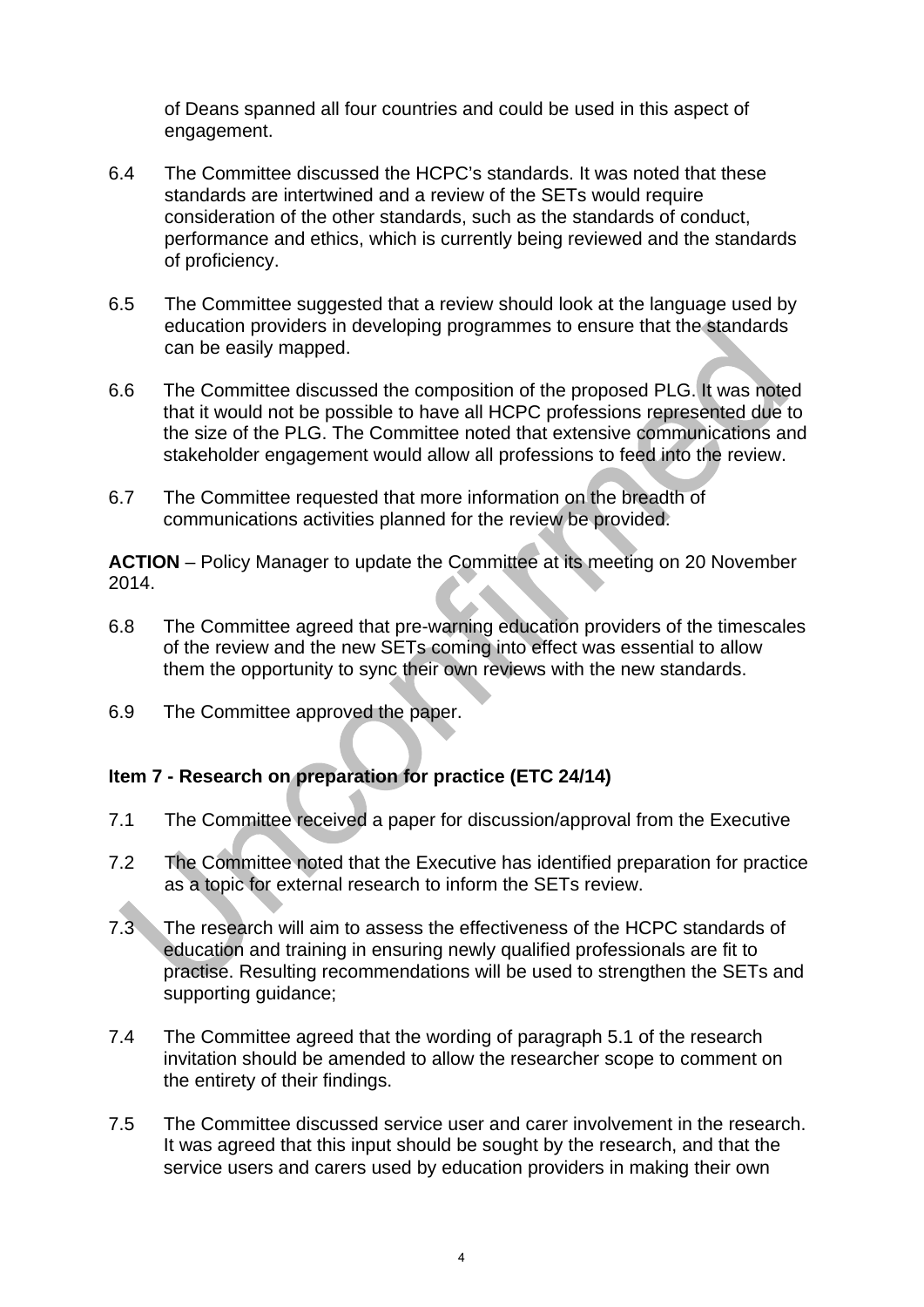assessments could be approached.

**ACTION – Executive** to amend the research invitation document to include service users and carers as stakeholders.

7.6 The Committee approved the Preparation for practice research invitation document, subject to the amendments outlined in its discussion.

#### **Item 8 - Threshold level of qualification for entry to the Register for paramedics (ETC 25/14)**

- 8.1 The Committee received a paper for discussion/approval from the Executive
- 8.2 The Committee noted that at its meeting on 5 June 2014, it agreed that it should proceed to consider whether the level of qualification set out for paramedics should be increased.
- 8.3 The Committee agreed, in principle, that, as things currently stood, there was a persuasive case for changing the level specified in SET 1 for paramedics, particularly having regard to the profile of approved paramedic programmes, 85% of which were delivered above SET 1.
- 8.4 The Committee considered that the level that it should in due course consider consulting on for this profession was a complex issue and as a result considered that it was not necessary or helpful at this stage to make any firm or in principle decisions.
- 8.5 The Committee discussed and was positive about the reported direction of travel towards degree level at entry for this profession, but was mindful of the current variation in delivery across the UK countries, particularly in Northern Ireland where the only existing approved programme was delivered at the current threshold and by an education provider outside of higher education.
- 8.6 The Committee discussed a range of matters that could influence the pace of change towards degree level in this profession including commissioning arrangements, the operational needs of employers and the impact upon the existing workforce. However, it was mindful that although important to bear in mind, some of these issues were not directly pertinent to the decision the Committee and Council would need to make in due course about the threshold level for public protection which should be specified in SET 1.
- 8.7 The Committee noted paragraph 6.8 of the paper, which set out that one possible option that the Committee could consider was a staged approach in which SET 1 for this profession might be increased over time, subject to public consultations on each change.
- 8.6 The Committee agreed the Executive's proposal that it should consider this issue further in the future, once further discussions had taken place with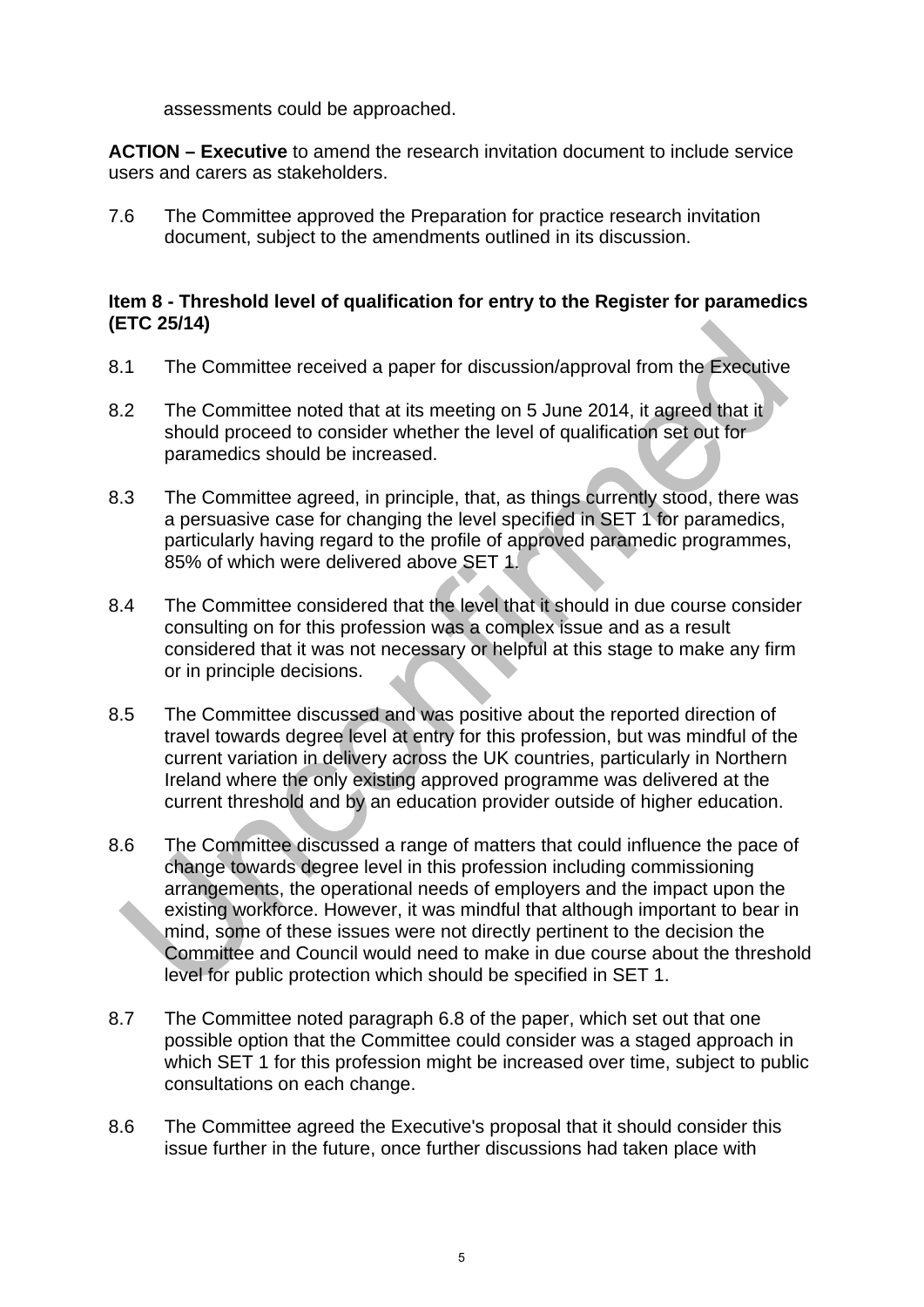stakeholders in the four countries and following completion of Health Education England's on-going work on this topic.

**ACTION - Director of Policy and Standards** to bring back further updates to the Committee.

### **Item 9 - Consultation on revised guidance for disabled people wanting to become health and care professionals (ETC 26/14)**

- 9.1 The Committee received a paper for discussion/approval from the Executive
- 9.2 The Committee noted that the Executive has re-written the existing guidance taking into account the outcomes and recommendations of the research carried out by Coventry University.
- 9.3 The Committee noted that it is proposed that the public consultation will run for approximately 16 weeks, from late September / early October 2014 through to mid-January 2015.
- 9.4 The Committee agreed that the flowchart in the consultation document should be amended to include the requirement that if circumstances change the HCPC should be kept informed. It was also agreed that more emphasis should be placed on informing the education provider at the application stage so that appropriate adjustments can be made.
- 9.5 The Council suggested that professions should be added to the case studies where this was appropriate. In addition where two case studies related to the same situation but from different perspectives, this should be noted.

**ACTION – Executive** to review and amend the consultation document as outlined in paragraphs 9.4 and 9.5

9.6 The Committee agreed to recommend the consultation document and draft guidance to Council.

# **Item 10 - Consultation on standards for podiatric surgery (ETC 27/14)**

- 10.1 The Committee received a paper for discussion/approval from the Executive.
- 10.2 The Committee noted that at its meeting in June 2014, it agreed to proceed with public consultation on a set of proposed standards for podiatric surgery. It is proposed that the consultation will run from 1 October 2014 to 16 January 2015.
- 10.3 The Committee agreed that the document should be amended to clarify that no response was received from Wales during stakeholder engagement to inform the standards.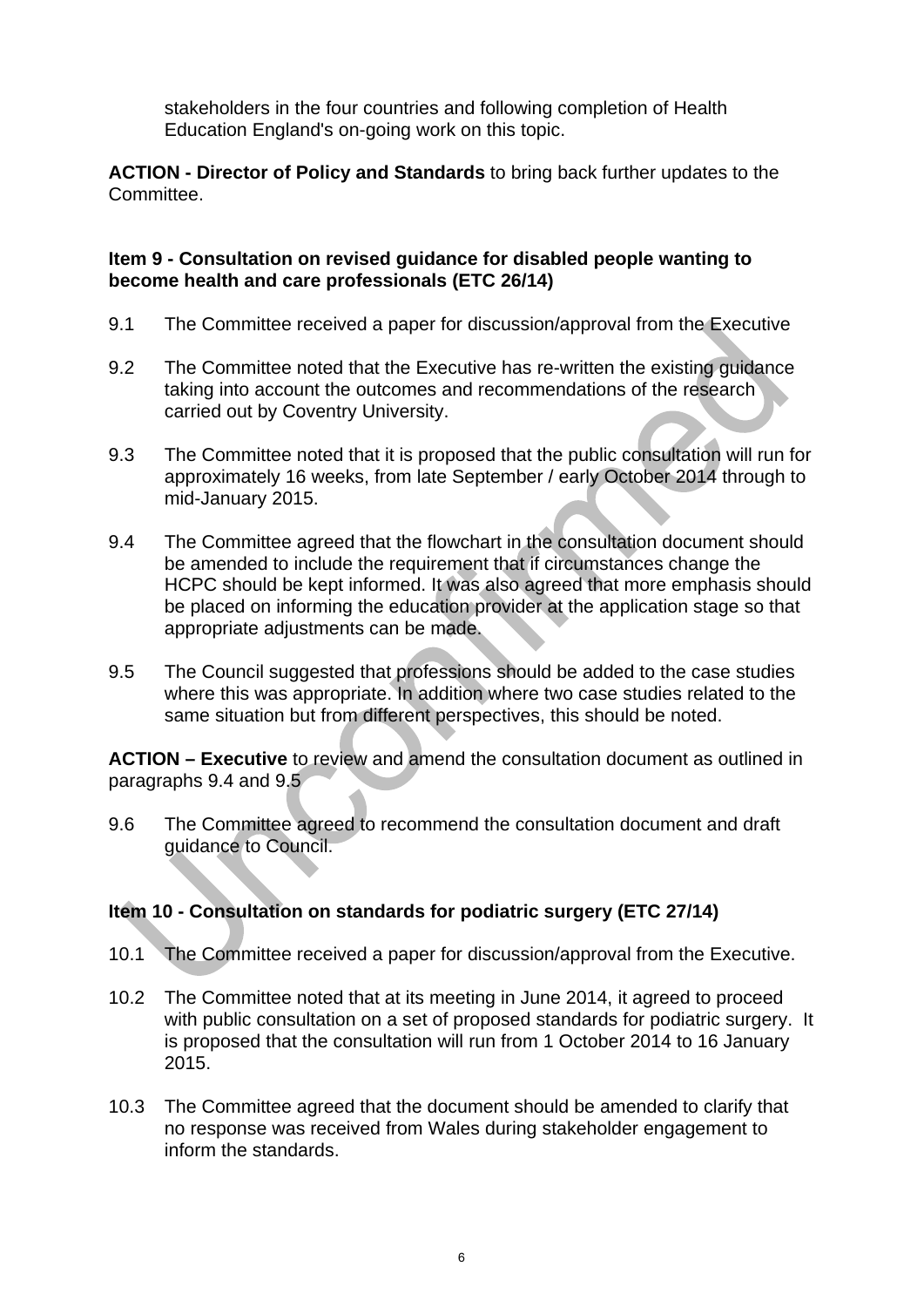10.4 The Committee agreed to recommend the draft standards for podiatric surgery and the text of the consultation paper to Council.

# **Item 11 - Consultation on Rules for professional indemnity (ETC 28/14)**

- 11.1 The Committee received a paper for discussion/approval from the Executive.
- 11.2 The Committee noted that in order to implement the requirement for professional indemnity insurance fully, the Health and Care Professions Council (Registration and Fees) Rules 2003 require amendment, a process which is subject to public consultation.
- 11.3 The Committee agreed to recommend the text of the draft consultation document and Rules to Council.

### **Item 12 - Outcomes of the consultation on proposed profession-specific standards of proficiency for biomedical scientists (ETC 29/14)**

- 12.1 The Committee received a paper for discussion/approval from the Executive.
- 12.2 The Committee noted that, following a review of the standards by the professional body for biomedical scientists, the HCPC publicly consulted on the draft standards of proficiency for biomedical scientists between 31 March and 20 June 2014.
- 12.3 The Committee agreed to recommend the revised standards of proficiency for biomedical scientists and the text of the consultation analysis document to Council.

# **Item 13 - Outcomes of the consultation on proposed profession-specific standards of proficiency for clinical scientists (ETC 30/14)**

- 13.1 The Committee received a paper for discussion/approval from the Executive.
- 13.2 The Committee noted that, following a review of the standards by the professional body for clinical scientists, the HCPC publicly consulted on the draft standards of proficiency for clinical scientists between 31 March and 20 June 2014.
- 13.3 The Committee agreed to recommend the revised standards of proficiency for clinical scientists and the text of the consultation analysis document to Council.

# **Item 14 – Any other business**

14.1 The Chair informed the Committee that the current agenda for the Committee's meeting in November 2014, was shorter than usual. The Chair